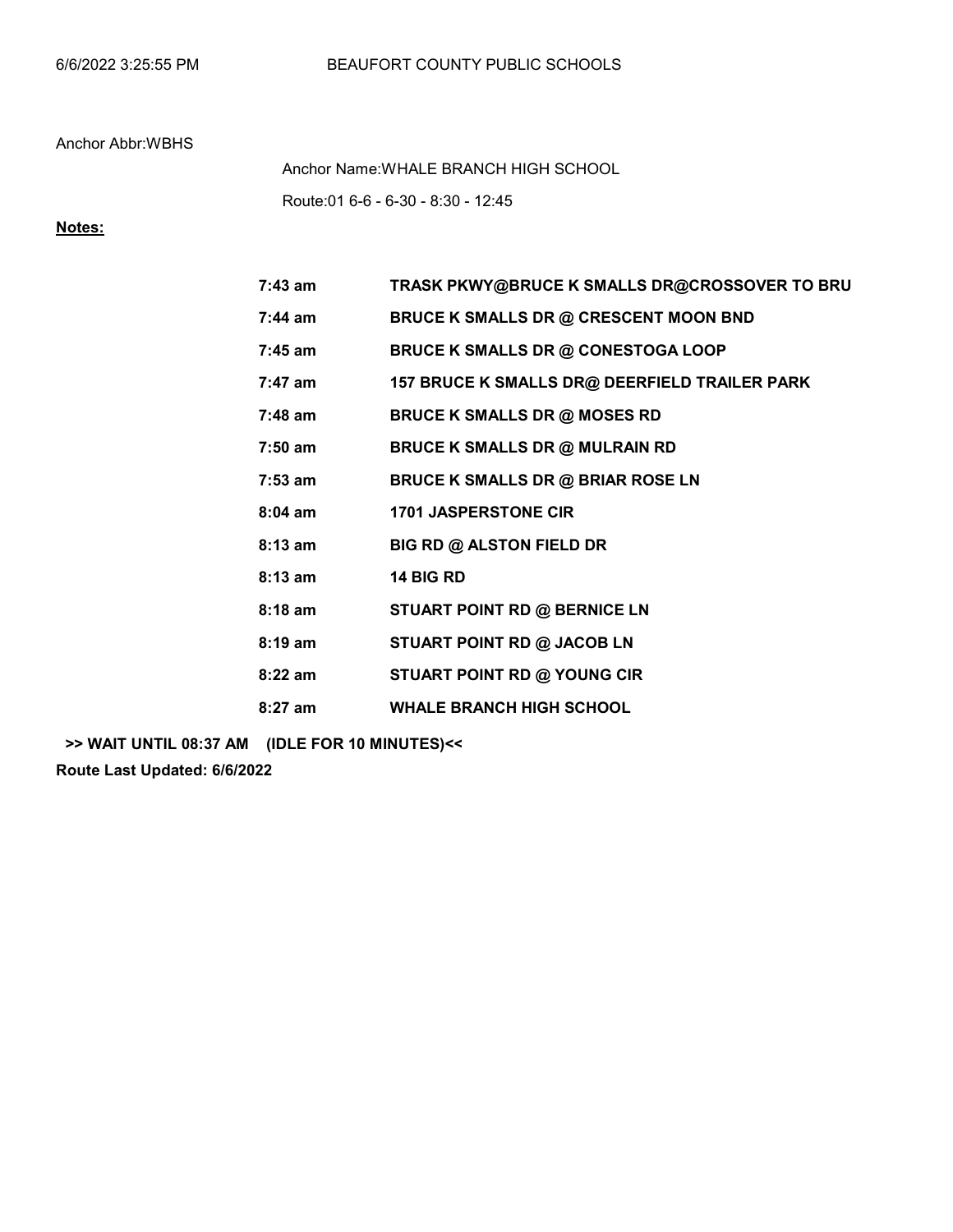Route:01PM 6-6 - 6-30 8:30- 12:45 Anchor Name:WHALE BRANCH HIGH SCHOOL

# Notes:

| $12:45 \text{ pm}$ | <b>WHALE BRANCH HIGH SCHOOL</b>               |
|--------------------|-----------------------------------------------|
| 12:49 pm           | <b>BRUCE K SMALLS DR @ CRESCENT MOON BND</b>  |
| $12:51 \text{ pm}$ | <b>BRUCE K SMALLS DR @ CONESTOGA LOOP</b>     |
| $12:52 \text{ pm}$ | <b>BRUCE K SMALLS DR @ SANDHILL DR</b>        |
| $12:53 \text{ pm}$ | 157 BRUCE K SMALLS DR@ DEERFIELD TRAILER PARK |
| $12:54 \text{ pm}$ | <b>BRUCE K SMALLS DR @ MOSES RD</b>           |
| $12:56 \text{ pm}$ | <b>BRUCE K SMALLS DR @ MULRAIN RD</b>         |
| 12:58 pm           | <b>BRUCE K SMALLS DR @ BRIAR ROSE LN</b>      |
| $1:07$ pm          | <b>CAROLINA AVE @ JASPERSTONE CIR</b>         |
| $1:15$ pm          | <b>BIG RD @ ALSTON FIELD DR</b>               |
| $1:15$ pm          | 14 BIG RD                                     |
| $1:20$ pm          | STUART POINT RD @ BERNICE LN                  |
| $1:21$ pm          | STUART POINT RD @ JACOB LN                    |
| $1:21$ pm          | <b>STUART POINT RD @ YOUNG CIR</b>            |

Route Last Updated: 6/6/2022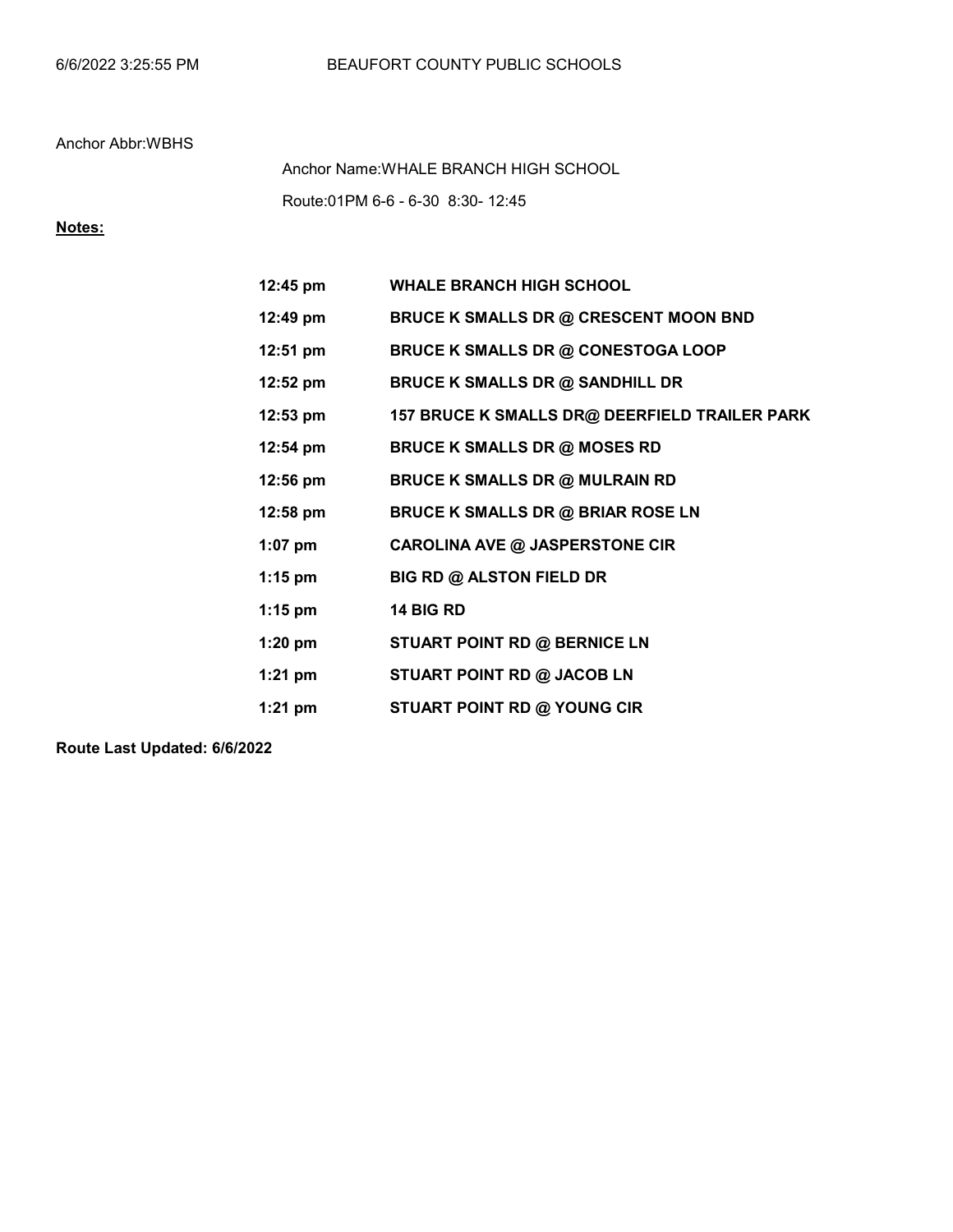Route:02 6-6 - 6-30 8:30 - 12:45 Anchor Name:WHALE BRANCH HIGH SCHOOL

Notes:

| $7:48$ am         | <b>ST HELENA ELEMENTARY SCHOOL</b>  |
|-------------------|-------------------------------------|
| 7:56 am           | <b>LADY'S ISLAND MIDDLE SCHOOL</b>  |
| $8:04 \text{ am}$ | <b>BEAUFORT MIDDLE SCHOOL</b>       |
| $8:17$ am         | ROBERT SMALLS INTERNATIONAL ACADEMY |
| $8:30$ am         | <b>WHALE BRANCH HIGH SCHOOL</b>     |

>> WAIT UNTIL 08:40 AM (IDLE FOR 10 MINUTES)<<

Route Last Updated: 6/2/2022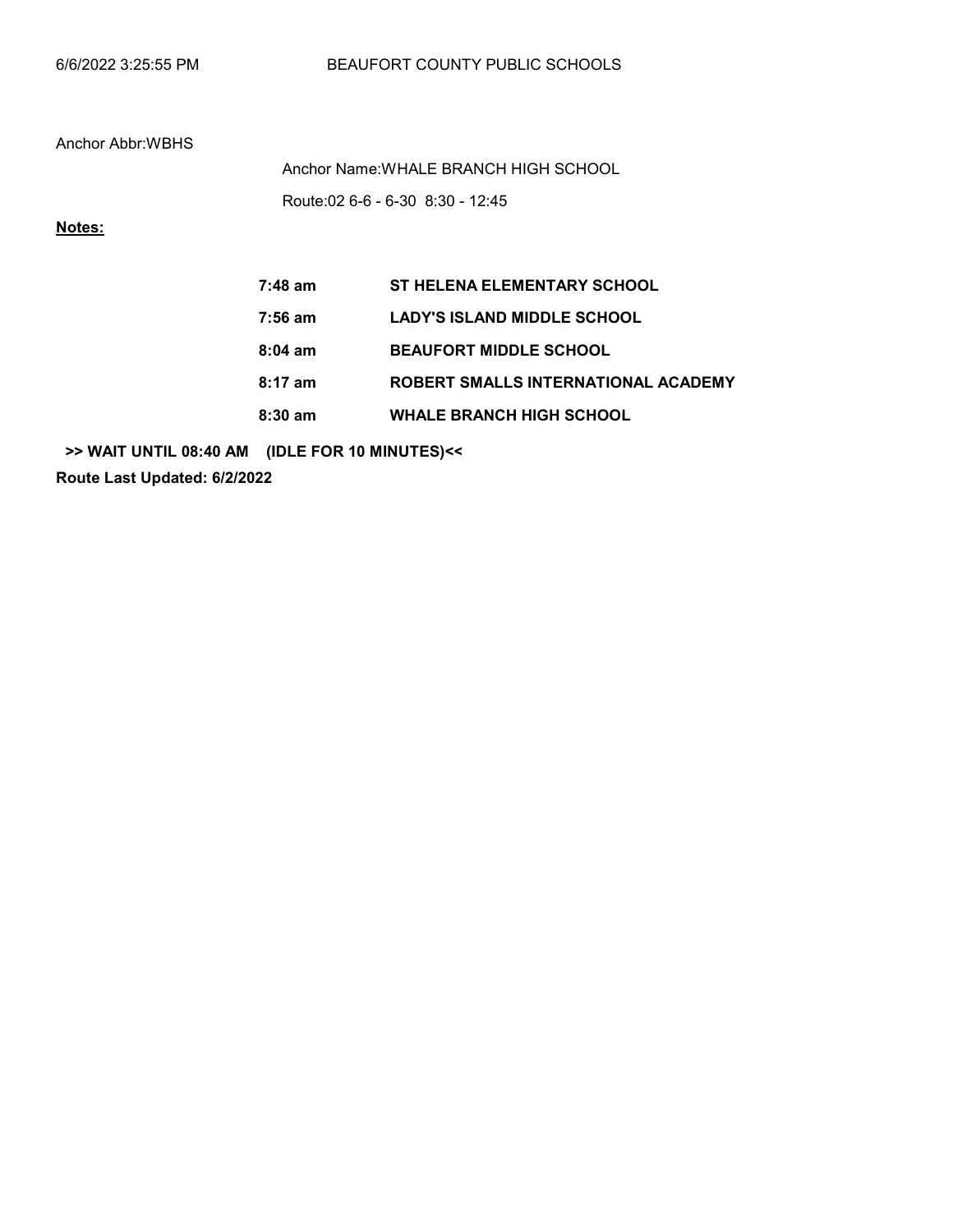Route:03A 6-6 - 6-30 - 8:30 - 12:45 Anchor Name:WHALE BRANCH HIGH SCHOOL

# Notes:

| 6:58 am           | 21 CASTLE HALL ROAD (YEMASSEE HEIGHTS)     |
|-------------------|--------------------------------------------|
| 7:07 am           | PRESCOTT RD @ PRINGLE LN                   |
| $7:10 \text{ am}$ | <b>170 BAILEY CIR</b>                      |
| $7:10$ am         | 9 NIX RD                                   |
| $7:13$ am         | <b>677 TRASK PKWY</b>                      |
| 7:13 am           | TRASK PKWY @ BRYANT LN                     |
| 7:16 am           | TRASK PKWY @ DEVEAUX HILL RD               |
| 7:19 am           | <b>BUCKFIELD RD @ BUCKFIELD LN</b>         |
| $7:21$ am         | TRASK PKWY @ MONTGOMERY LN                 |
| 7:27 am           | <b>75 GEORGE WILLIAMS LN</b>               |
| 7:31 am           | JOHNSON RD@HORSE PEN CIR@ARCHIE SUMPTER RD |
| $7:32$ am         | <b>138 JOHNSON RD</b>                      |
| $7:44$ am         | 661/658 PAIGE POINT RD                     |
| 7:46 am           | <b>721 PAIGE POINT RD</b>                  |
| 7:48 am           | PAIGE POINT RD @ PAIGE POINT BLF           |
| $8:02$ am         | <b>134 PAIGE POINT RD</b>                  |
| 8:11 am           | <b>STROBAN RD @ EVANS VILLAGE RD</b>       |
| $8:25$ am         | <b>WHALE BRANCH HIGH SCHOOL</b>            |

Route Last Updated: 6/6/2022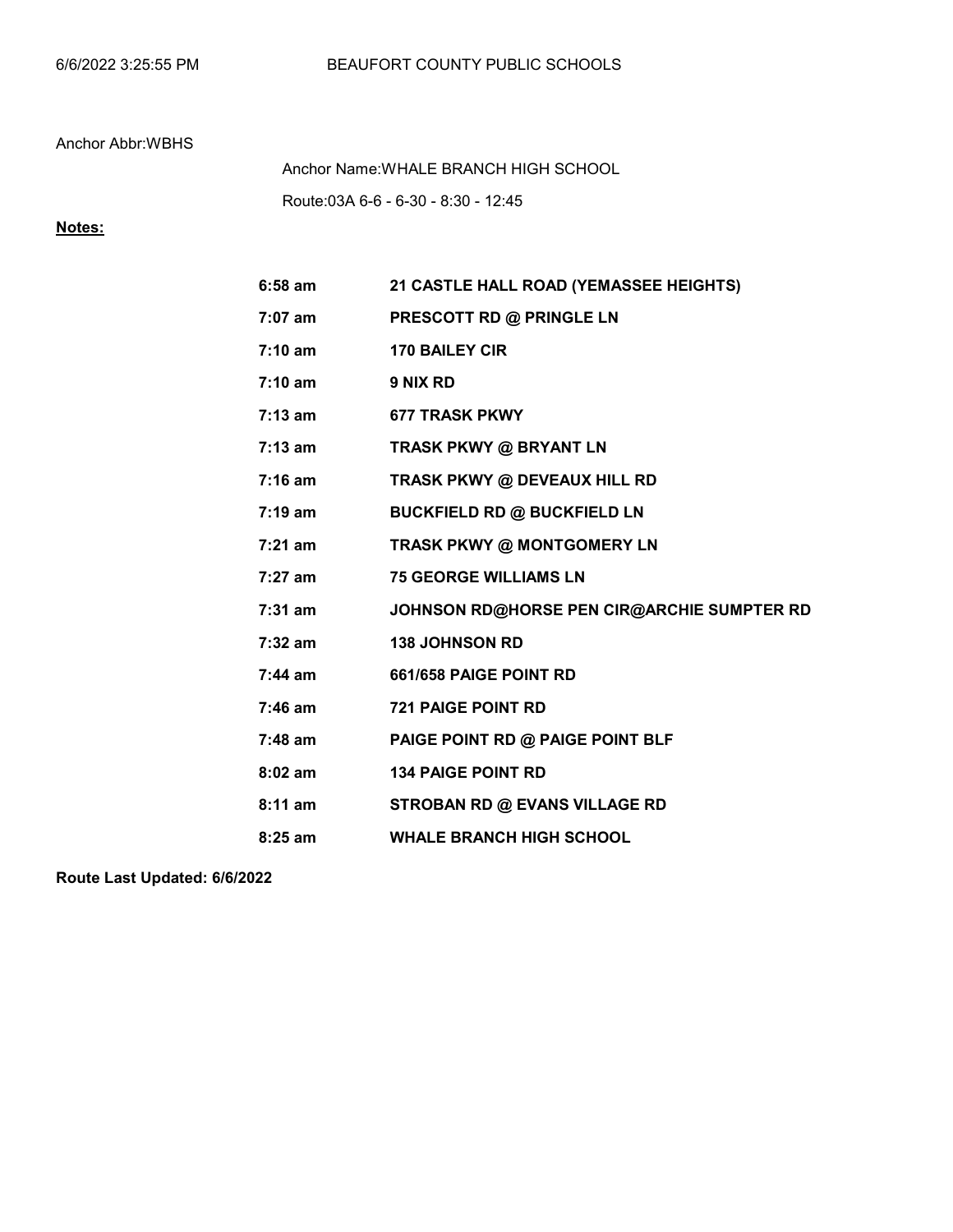Route:03PM 6-6 - 6-30 8:30 - 12:45 Anchor Name:WHALE BRANCH HIGH SCHOOL

## Notes:

| $12:45 \text{ pm}$ | <b>WHALE BRANCH HIGH SCHOOL</b>            |
|--------------------|--------------------------------------------|
| $1:11$ pm          | <b>STROBAN RD @ EVANS VILLAGE RD</b>       |
| $1:20$ pm          | PRESCOTT RD @ PRINGLE LN                   |
| $1:24$ pm          | <b>170 BAILEY CIR</b>                      |
| $1:24$ pm          | 9 NIX RD                                   |
| $1:29$ pm          | <b>134 PAIGE POINT RD</b>                  |
| $1:40$ pm          | 661/658 PAIGE POINT RD                     |
| 1:41 $pm$          | <b>721 PAIGE POINT RD</b>                  |
| $1:44$ pm          | PAIGE POINT RD @ PAIGE POINT BLF           |
| $1:59$ pm          | <b>151 JOHNSON RD</b>                      |
| $1:59$ pm          | <b>138 JOHNSON RD</b>                      |
| $2:00$ pm          | JOHNSON RD@HORSE PEN CIR@ARCHIE SUMPTER RD |
| $2:08$ pm          | <b>75 GEORGE WILLIAMS LN</b>               |
| $2:11$ pm          | <b>677 TRASK PKWY</b>                      |
| $2:11$ pm          | TRASK PKWY @ BRYANT LN                     |
| $2:15$ pm          | TRASK PKWY @ DEVEAUX HILL RD               |
| $2:17$ pm          | <b>BUCKFIELD RD @ BUCKFIELD LN</b>         |
| $2:19$ pm          | TRASK PKWY @ MONTGOMERY LN                 |
| $2:24$ pm          | 21 CASTLE HALL ROAD (YEMASSEE HEIGHTS)     |

Route Last Updated: 6/3/2022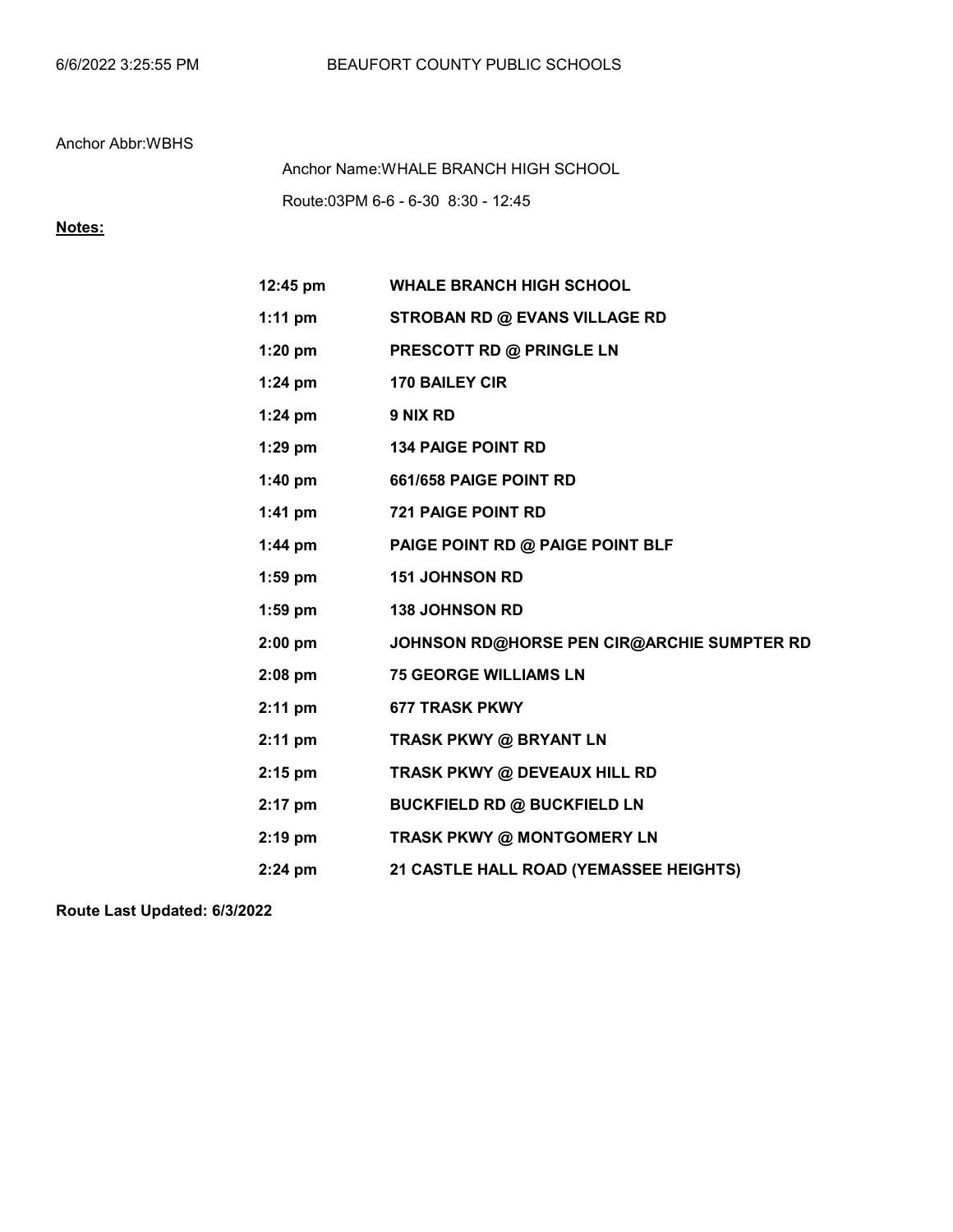Route:04 6-6 - 6-30 - 8:30 - 12:45 Anchor Name:WHALE BRANCH HIGH SCHOOL

## Notes:

| $7:40 \text{ am}$ | ALBACORE ST@WREN LN@LAUREL BAY BLVD      |
|-------------------|------------------------------------------|
| $7:41$ am         | ALTHEA ST @ AZALEA DR                    |
| $7:44$ am         | <b>CYPRESS ST @ LAUREL BAY BLVD</b>      |
| $7:45$ am         | LAUREL BAY BLVD@GARDENIA DR              |
| $7:51$ am         | <b>BAY PINES RD @ EDWARD CT</b>          |
| $7:52$ am         | <b>MROZ RD@PELICAN CIR@AUDUBON WOODS</b> |
| $7:53$ am         | <b>MROZ RD @ CAPEHART DR</b>             |
| $7:58$ am         | PARKER DR @ BLUEBIRD LN                  |
| $7:59$ am         | PARKER DR @ HILANDA DR                   |
| $8:01$ am         | PARKER DR @ ISLAND TANK RD               |
| $8:02$ am         | POPPY HILL RD @ POPPY HILL CIR           |
| $8:04$ am         | POPPY HILL RD @ WEATHERFORD DR           |
| $8:13$ am         | <b>CLARENDON RD @ MARLEY DR</b>          |
| $8:22$ am         | DETOUR RD @ OAKLEAF LN                   |
| $8:25$ am         | <b>WHALE BRANCH HIGH SCHOOL</b>          |

>> WAIT UNTIL 08:35 AM (IDLE FOR 10 MINUTES)<<

Route Last Updated: 6/2/2022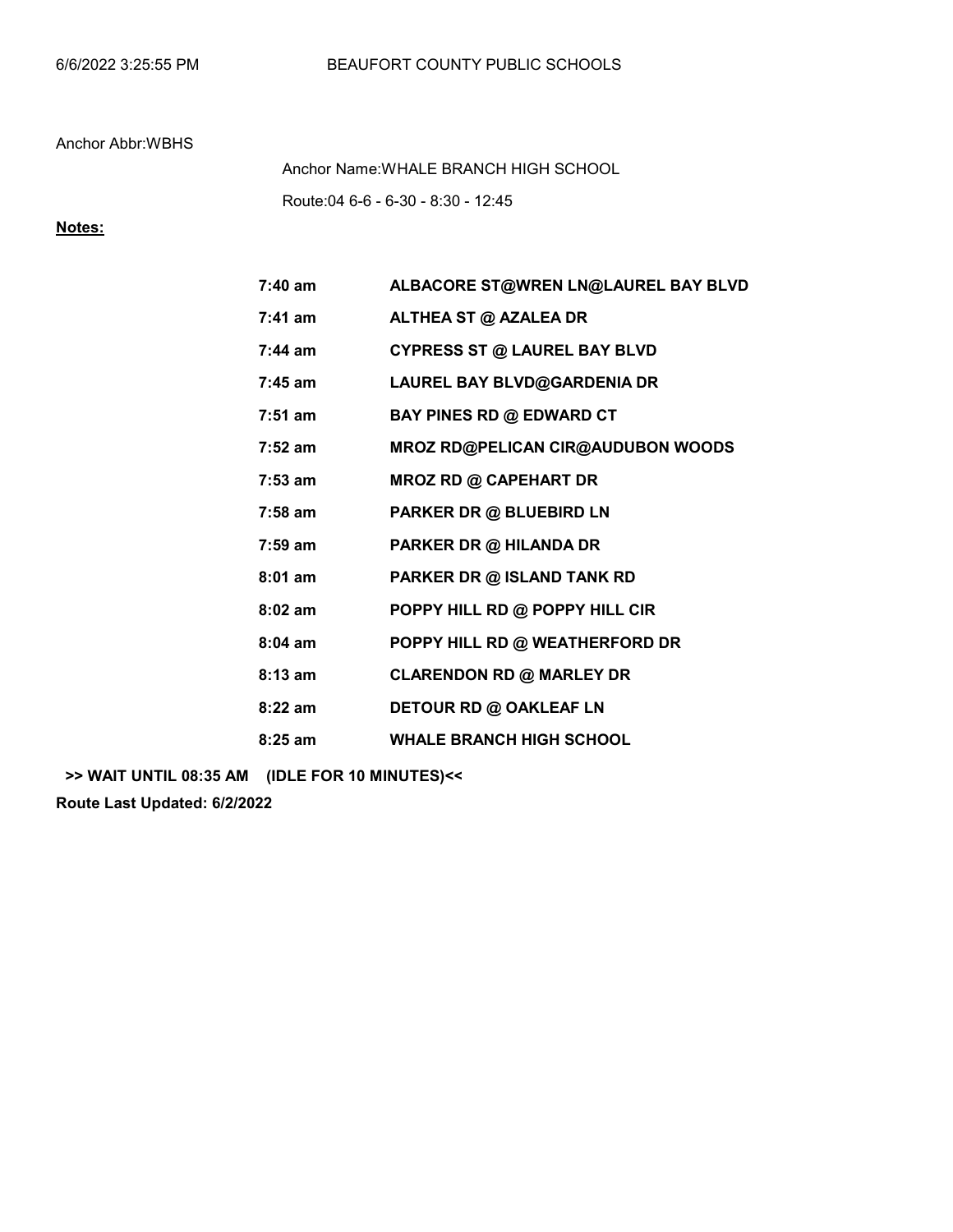Route:04PM 6-6 -6-30 8:30 - 12:45 Anchor Name:WHALE BRANCH HIGH SCHOOL

Notes:

|                                                | 12:35 pm           | <b>WHALE BRANCH HIGH SCHOOL</b>          |
|------------------------------------------------|--------------------|------------------------------------------|
| >> WAIT UNTIL 12:45 PM (IDLE FOR 10 MINUTES)<< | 12:45 pm           | <b>WHALE BRANCH HIGH SCHOOL</b>          |
|                                                | 12:47 pm           | DETOUR RD @ OAKLEAF LN                   |
|                                                |                    | >> TURN AROUND AT <<                     |
|                                                | $12:56 \text{ pm}$ | <b>CLARENDON RD @ MARLEY DR</b>          |
|                                                | $1:03$ pm          | POPPY HILL RD @ POPPY HILL CIR           |
|                                                | $1:05$ pm          | POPPY HILL RD @ WEATHERFORD DR           |
|                                                | $1:08$ pm          | PARKER DR @ ISLAND TANK RD               |
|                                                | $1:09$ pm          | <b>PARKER DR @ HILANDA DR</b>            |
|                                                | 1:11 $pm$          | PARKER DR @ HOBCAW DR                    |
|                                                | 1:15 pm            | <b>BAY PINES RD @ EDWARD CT</b>          |
|                                                | 1:16 pm            | <b>MROZ RD@PELICAN CIR@AUDUBON WOODS</b> |
|                                                | 1:17 $pm$          | <b>MROZ RD @ CAPEHART DR</b>             |
|                                                | 1:21 pm            | <b>LAUREL BAY BLVD@GARDENIA DR</b>       |
|                                                | $1:26$ pm          | ALTHEA ST @ AZALEA DR                    |

Route Last Updated: 6/2/2022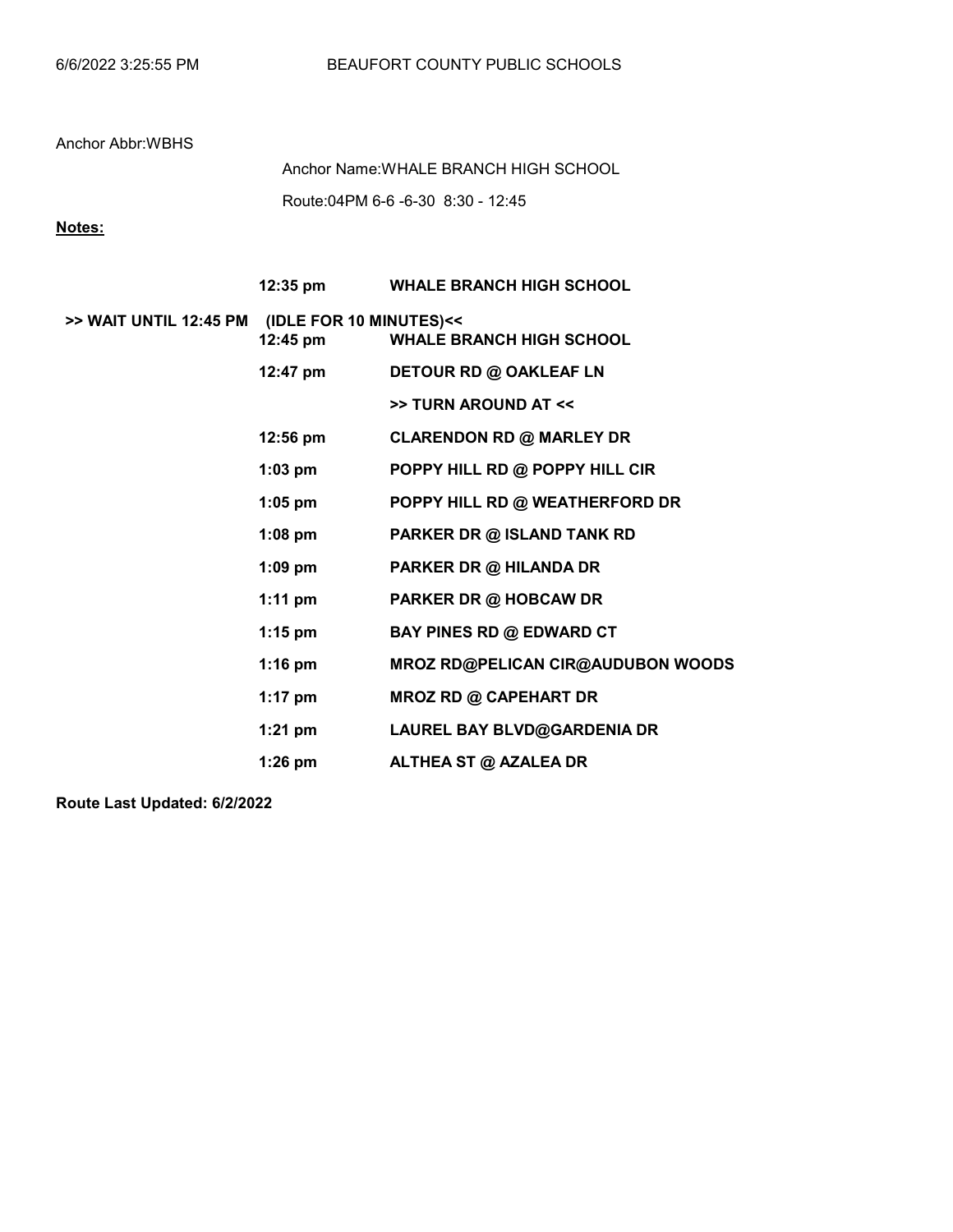Route:05 6-6 - 6-30 - 8:30 - 12:45 Anchor Name:WHALE BRANCH HIGH SCHOOL

## Notes:

| 7:09 am   | <b>CHARLESTON HWY@BULL CORNER RD</b>        |
|-----------|---------------------------------------------|
| $7:15$ am | JENKINS RD @ LEAPING FROG LN                |
| $7:18$ am | JENKINS RD @ KIAH LN                        |
| 7:20 am   | <b>BIG ESTATE RD @ FIELDS RD</b>            |
| $7:24$ am | <b>BOOKER T WASHINGTON CIR @ ZENOBIA LN</b> |
| 7:28 am   | <b>BOOKER T WASHINGTON CIR @ DASH RD</b>    |
| 7:30 am   | <b>BIG ESTATE RD @ BIG ESTATE CIR</b>       |
| $7:31$ am | <b>BIG ESTATE CIR @ JOSEPH LN</b>           |
| $7:45$ am | 1324 TRASK PKWY                             |
| 7:48 am   | TRASK PKWY @ HAYNES RD                      |
| 7:55 am   | COMMUNITY CENTER RD @ WIMBEE TRAILER CT     |
| 7:58 am   | <b>18 MIDDLEFIELD CIR</b>                   |
| 8:03 am   | KINLOCH RD @ VIDALIA RD                     |
| $8:04$ am | 14/19 PORCHES HILL RD                       |
| $8:05$ am | PORCHES HILL RD @ INDIAN HILL RD            |
| $8:08$ am | <b>COAKLEY DR @ KEANS NECK RD</b>           |
| $8:09$ am | WITSELL RD @ COKER LN                       |
| $8:14$ am | <b>KEANS NECK RD @ WATSON LN</b>            |
| $8:25$ am | <b>WHALE BRANCH HIGH SCHOOL</b>             |

>> WAIT UNTIL 08:35 AM (IDLE FOR 10 MINUTES)<<

Route Last Updated: 6/3/2022